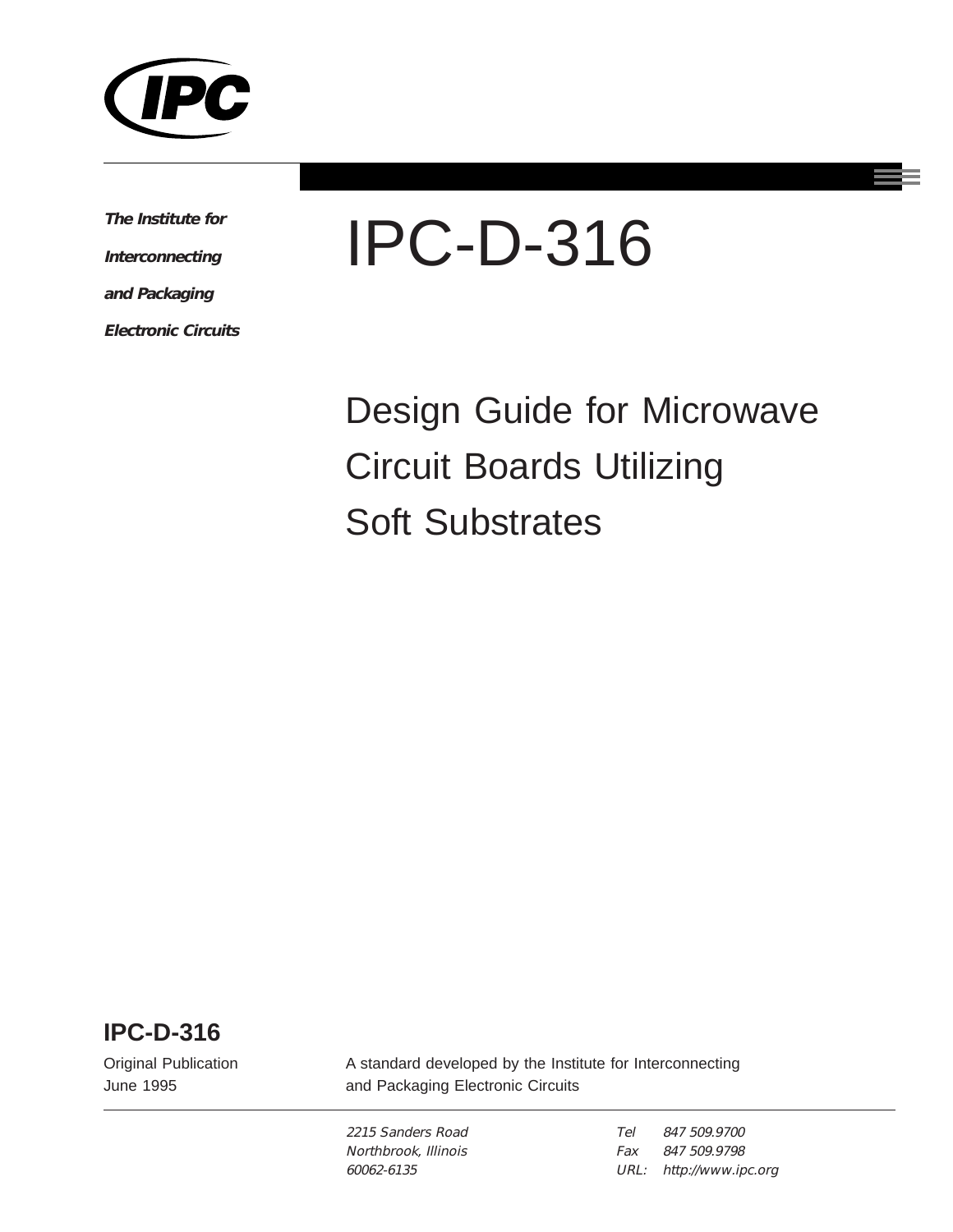## **Table of Contents**

| 1.1                |                                              |  |
|--------------------|----------------------------------------------|--|
| 1.2                |                                              |  |
| 1.3                |                                              |  |
| 1.4                |                                              |  |
|                    |                                              |  |
| 2.1                |                                              |  |
| 2.2                |                                              |  |
| 2.3                | Military Standards & Specifications  3 3     |  |
| 2.5                |                                              |  |
|                    |                                              |  |
| 3.1                |                                              |  |
| 3.2                |                                              |  |
| 3.3                | Line Type, Materials, and Components  3      |  |
| 3.4                |                                              |  |
| 3.5                |                                              |  |
| 3.6                |                                              |  |
| 3.7                |                                              |  |
| 3.8                |                                              |  |
| 3.9                |                                              |  |
| 3.10               |                                              |  |
|                    |                                              |  |
| 4.1                |                                              |  |
| 4.2                |                                              |  |
| 4.3                |                                              |  |
|                    |                                              |  |
|                    |                                              |  |
| 5.1                | Microwave Printed Circuit Board Materials  6 |  |
| 5.1.1              |                                              |  |
| 5.1.1.1            |                                              |  |
| 5.1.1.2            |                                              |  |
| 5.1.1.3            |                                              |  |
| 5.1.1.4            |                                              |  |
| 5.1.1.5            |                                              |  |
| 5.1.1.6            |                                              |  |
| 5.2                |                                              |  |
| 5.2.1              | Thermoplastic Bonding Films 8                |  |
| 5.2.2              |                                              |  |
| 5.2.3              |                                              |  |
| 5.3                |                                              |  |
| 5.3.1              |                                              |  |
| 5.3.1.1            | Thin Cladding Considerations  8              |  |
| 5.3.1.2            |                                              |  |
| 5.3.2              |                                              |  |
| 5.3.2.1            |                                              |  |
| 5.3.2.2            |                                              |  |
| 5.3.2.3            |                                              |  |
| 5.3.2.4            |                                              |  |
| 5.3.2.5            |                                              |  |
| 5.3.2.6<br>5.3.2.7 |                                              |  |

| 5.3.2.8      |                                         |    |
|--------------|-----------------------------------------|----|
| 5.3.2.9      |                                         |    |
| 5.3.3        |                                         |    |
| 5.3.4        |                                         |    |
| 5.4          |                                         |    |
| 5.4.1        |                                         |    |
|              |                                         |    |
| 6.1          |                                         |    |
| 6.1.1        |                                         |    |
| 6.1.2        |                                         |    |
| 6.1.3        |                                         |    |
| 6.2          |                                         |    |
|              |                                         |    |
| 7.1          |                                         |    |
| 7.1.1        |                                         |    |
| 7.1.2        |                                         |    |
| 7.1.2.1      |                                         |    |
| 7.1.3        |                                         |    |
| 7.1.4        |                                         |    |
| 7.1.5        | Inner-Layer Access Machining 16         |    |
| 7.1.6        |                                         |    |
| 7.1.7        |                                         |    |
| 7.1.8        |                                         |    |
| 7.2          |                                         |    |
| 7.2.1        |                                         |    |
| 7.2.2        |                                         |    |
| 7.2.3        |                                         |    |
| 7.3          |                                         |    |
| 7.4          |                                         |    |
| 7.4.1        |                                         |    |
| 7.4.2<br>7.5 |                                         |    |
| 7.6          |                                         |    |
|              |                                         | 19 |
| 7.7          |                                         |    |
|              | 8.0 Device Attachments and Packaging 19 |    |
| 8.1.1        | Epoxies (both conductive and            |    |
| 8.1.2        |                                         |    |
| 8.1.3        |                                         |    |
| 8.1.4        |                                         |    |
| 8.1.5        |                                         |    |
| 8.2          |                                         |    |
| 83           |                                         |    |
| 8.3.1        |                                         |    |
| 8.3.1.1      |                                         |    |
| 8.3.1.2      |                                         |    |
| 8.3.1.3      |                                         |    |
| 8.3.1.4      |                                         |    |
| 8.3.1.5      |                                         |    |
| 8.3.2        |                                         |    |
|              |                                         |    |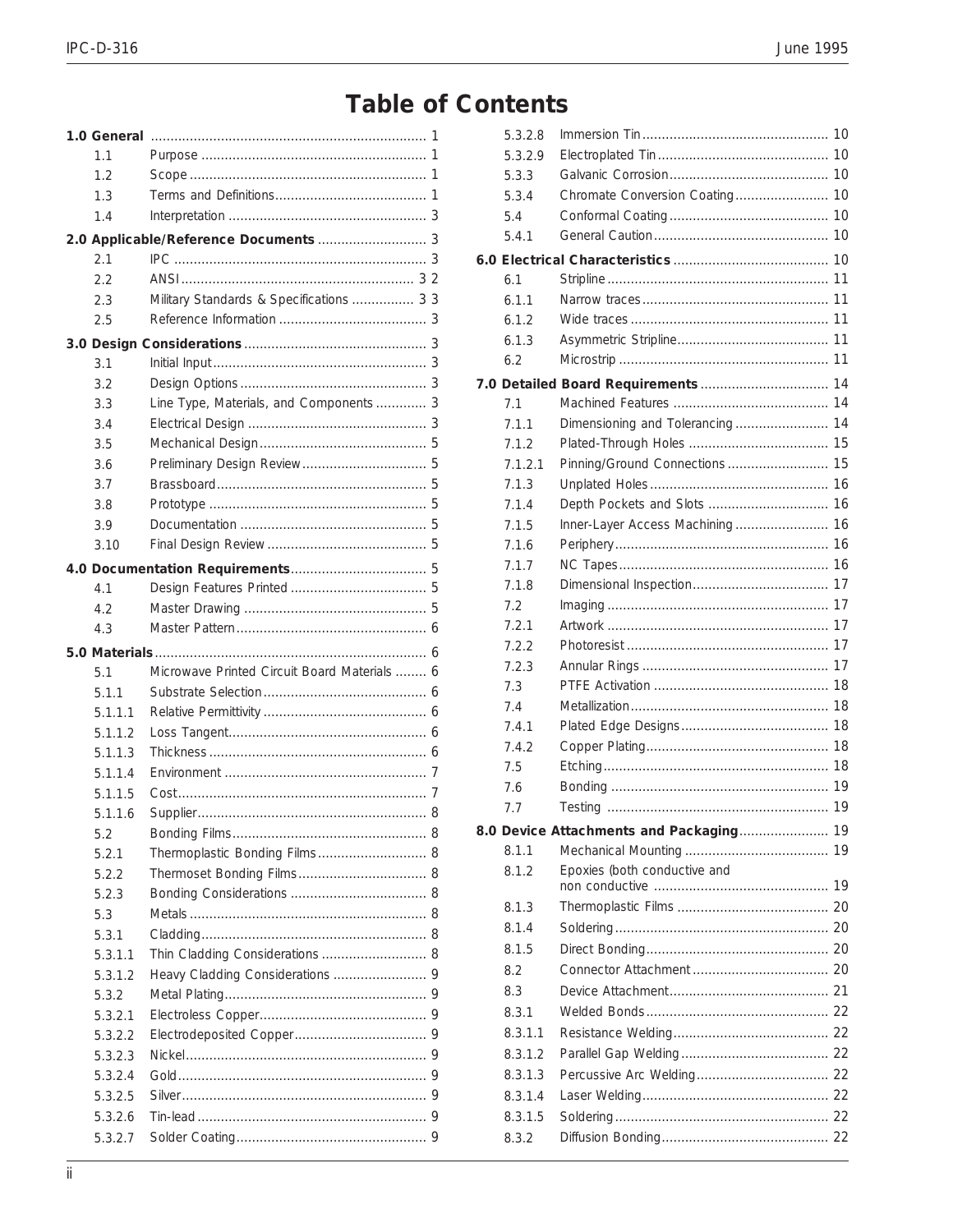| 8.3.2.1 |                                |  |
|---------|--------------------------------|--|
| 8.3.2.2 |                                |  |
| 8.3.2.3 |                                |  |
| 8.3.3   |                                |  |
| 8.3.3.1 |                                |  |
| 8.3.3.2 |                                |  |
| 8.3.3.3 |                                |  |
| 8.3.3.4 | Thermal Compression Bonding 23 |  |
| 8.3.3.5 |                                |  |
|         |                                |  |
| 9.1     |                                |  |
| 9.2     |                                |  |

### **Figures**

| Figure 1       | Microwave Circuit Design Flowchart  4                                                            |
|----------------|--------------------------------------------------------------------------------------------------|
| Figure $6.1-1$ |                                                                                                  |
| Figure $6.1-2$ |                                                                                                  |
| Figure $6.2-1$ | Cross-sectional view of microstrip line                                                          |
| Figure $6.2-2$ | Cross-sectional view of microstrip line                                                          |
| Figure 7-1     | Comparison of Bilateral and True                                                                 |
| Figure 7-2     | Straight Headless Pin (Solid)  16                                                                |
| Figure 7-3     | Straight Headed Pin (Solid)  16                                                                  |
| Figure 7-4     |                                                                                                  |
| Figure 8-1     | Mounting a Surface Connector to a                                                                |
| Figure 8-2     | Alternative Mounting Method 22                                                                   |
| Figure 9-1     | Coupon Placement Recommendations 24                                                              |
| Figure $9-2$   |                                                                                                  |
| Figure 9-3     | Test Coupon C, External Layers Only  25                                                          |
| Figure 9-4     | Coupon E (Dielectric Withstanding Voltage,<br>Moisture Assistance and Insulation Assistance . 26 |
| Figure 9-5     |                                                                                                  |

#### **Tables**

| Table 1 |                                              |  |
|---------|----------------------------------------------|--|
| Table 2 | Typical Characteristics of Thermoplastic     |  |
| Table 3 | Characteristics of Thermoset Bonding Films 8 |  |
| Table 4 |                                              |  |
| Table 5 |                                              |  |
| Table 6 | Coupon Frequency Requirements  24            |  |